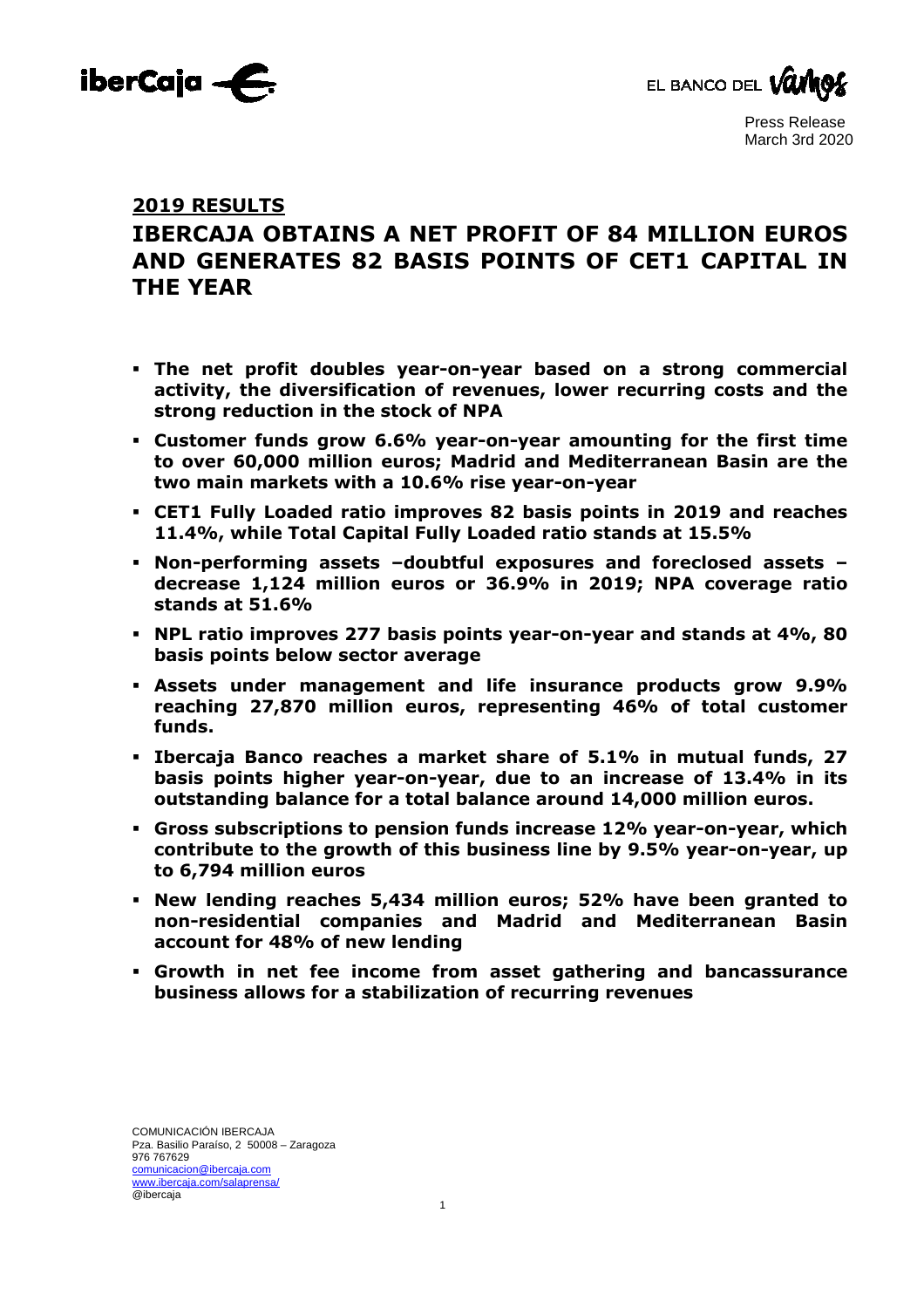



Zaragoza, March 3rd, 2020.- Ibercaja Banco has obtained a net profit of 84 million euros in 2019, doubling the profit of previous year, due to a strong commercial activity, the diversification of revenues, lower recurring costs and the strong reduction in the stock of NPA.

Ibercaja has continued pushing its business model transformation and has intensified the activity with customers, mainly in customer funds. This item increases 6.6% year-on-year for a total balance of over 60,000 million euros for the first time. This has been possible as assets under management and life insurance products have shown a very positive evolution, representing more than 67% of total customer funds increase. Particularly, and for the first time, mutual funds market share reaches 5.1%, 27 basis points higher year-on-year.

Recurring revenues evolution stabilizes, with a small decrease of 0.6% year-onyear. Ibercaja Banco has increased its recurring revenues 3.8% since 2016 and continues favoring the more profitable business lines of its credit portfolio and developing asset management and life insurance segments, in a scenario where interest rates are at historically low levels.

Recurring profit before provisions reaches 342 million euros, 2.2% year-on-year, due to a 2.1% recurring costs decrease in 2019.

In 2019, Ibercaja Banco has been able to reduce its stock of NPA by 36.9% while increasing its CET1 Fully Loaded capital ratio in 82 basis points.

## **60,600 million euros in customer funds**

Total customer funds administered by Ibercaja Banco have reached 60,643 million euros at 2019 year-end, 3,735 million euros more than previous year or 6.6% increase. This strength is a consequence, among other factors, of the positive evolution of customer funds in Madrid and Mediterranean Basin where customer resources have increased 10.6% year-on-year (+1,376 million euros).

The evolution of assets under management and life insurance products keep supporting this growth. The balance of these two business lines amounts to 27,870 million euros, 2,502 million euros more than previous year or 9.9% increase. This total balance represents 46% of total customer funds.

It is worth mentioning the evolution of mutual funds that grow 13.4% in 2019 (+1,656 million euros), reaching a total balance of 13,981 million euros. This positive evolution has permitted Ibercaja Gestión to reach a market share of 5.1% (+27 basis points year-on-year).

Pension funds have also shown a remarkable performance in the year, with an increase in gross subscriptions of 12%. This evolution means a total balance for 2019 year-end of 6,794 million euros, 9.5% year-on-year. Ibercaja Pensión, the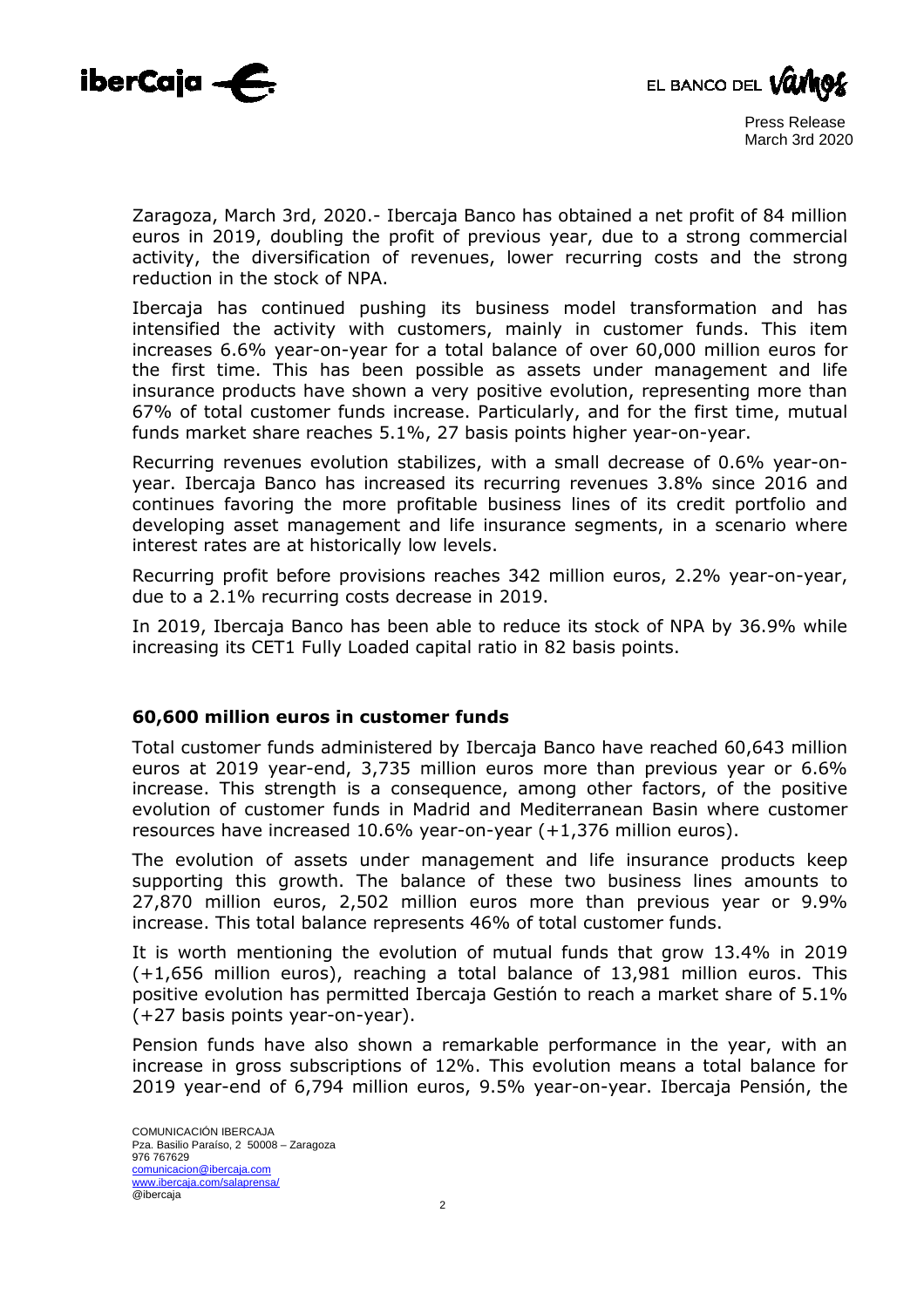



pension funds management company, has increased in 2019 its market share in individual and collective plans 11 and 17 basis points, respectively.



<sup>1</sup> Source: Inverce

Customer-oriented business model, based on advisory, the profitability, the innovation and the quality in the management of the companies within the Financial Group, constitute a relevant competitive advantage in the current scenario of negative interest rates and the uncertainty regarding economic growth.

### **Loans to non-residential companies represent 52% of new loans.**

Regarding assets, Ibercaja Banco has granted 5,434 million euros in new loans and credits to customers in 2019, with 52% of the total amount being lent to nonresidential companies.

Madrid and Mediterranean Basin concentrate 48% of new loans and credits operations to companies and families which shows the commitment that Ibercaja Banco has with reinforcing its positioning in these two regions.

Moreover, the stock of working capital grows 8.5 year-on-year for a total amount of 7,643 million euros at 2019 year-end.

#### **Stabilisation of recurring revenues**

Net interest income accounts for 547.2 million euros, a 4.4% decrease year-onyear due to a lower contribution of revenues from ALCO portfolio. Retail margin, spread between revenues from credit activities and deposits costs, stands at 1.43% versus 1.39% of previous year.

Net commissions improve 5.1% year-on-year up to 394.8 million euros, driven mainly by revenues associated with asset management and insurance products (+13.6 year-on-year) which represent 61.5% of total revenues from commissions.

Commissions represent 41.9% of Ibercaja Banco recurring revenues that at 2019 year-end stand at 942 million euros, a 0.6% decrease year-on year. Ibercaja Banco has increased this item by 3.8% since 2016 and continues favoring the more profitable business lines of its credit portfolio and developing asset management and life insurance segments, in a scenario where interest rates are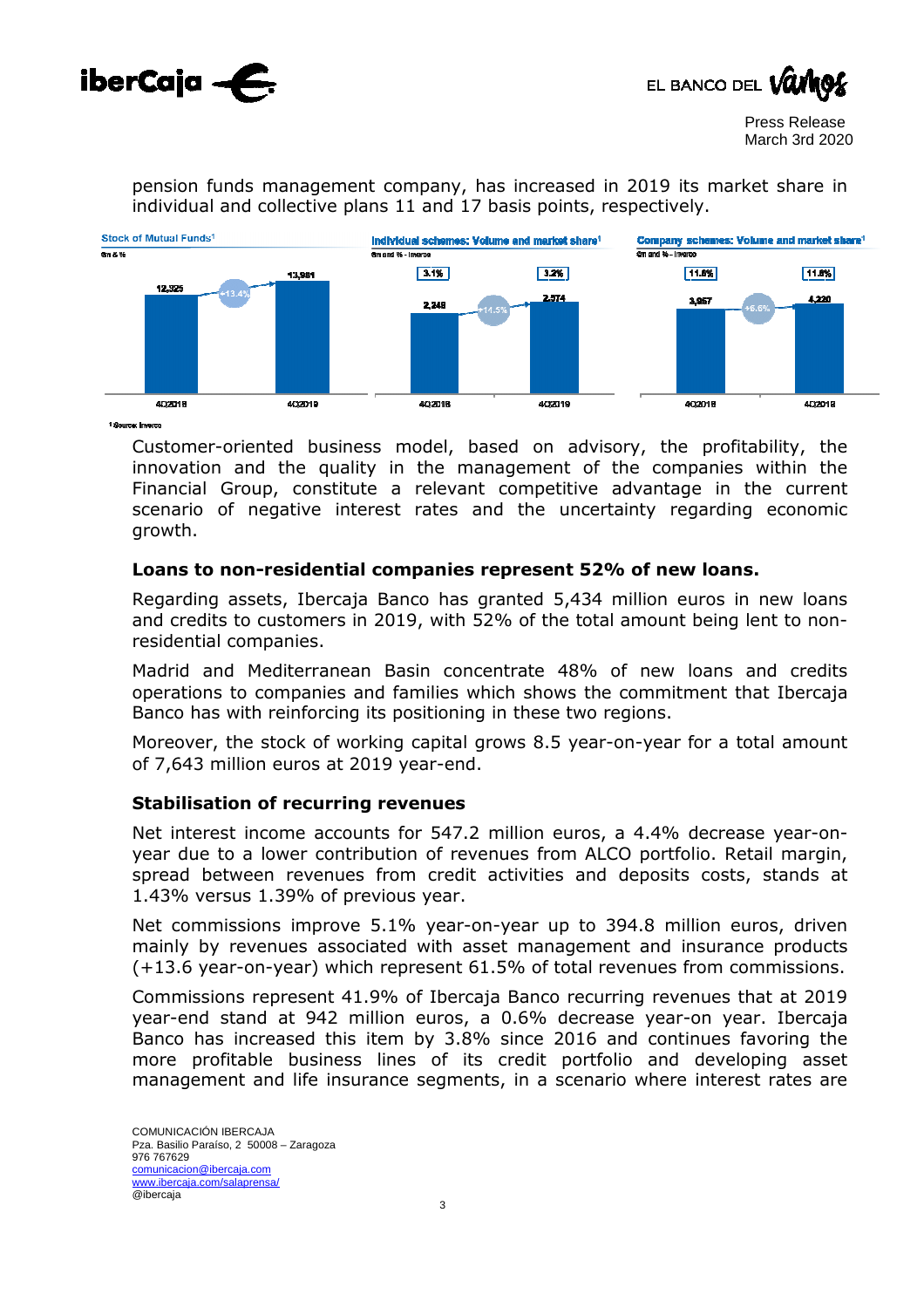



at historically low levels. In this way, asset management and bancassurance business lines represent 38.1% of total recurring revenues.

Operating costs fall 10.3% year-on-year thanks to the absence of extraordinary expenses. In 2018, this item included 55.8 million euros associated with the redundancy plan agreed with the majority of worker representatives in May 2017.

Recurring costs fall 2.1% year-on-year due to efficiency measures carried out by Ibercaja Banco. To continue improving its efficiency in a negative interest rate scenario, and taking a similar step than other peers, Ibercaja Banco has started negotiations to apply a new redundancy plan in 2020.

Profit before provisions increases 9.7% year-on-year up to 326.5 million euros.

The active management of non performing exposures that Ibercaja Banco is applying, together with available coverage levels due to previous years provisioning efforts, permits to achieve a cost of risk of 40 basis points at 2019 year-end, 14 basis points below than at 2018 year-end.

As a result, the dynamism of commercial activity with customers, the diversification of revenues, lower recurring costs and the strong reduction in the stock of NPA have permitted Ibercaja Banco to achieve a net profit of 84 million euros in 2019, doubling the net profit obtained the previous year.

#### **NPL ratio stands 80 basis points below sector average**

The stock of non-performing assets (doubtful + foreclosed assets) decreases 36.9% year-on-year (1.124 million euros) for a 2019 year-end stock of 1.918 million euros.

NPL ratio falls 277 basis points in the year reaching a ratio of 4.0% which permits Ibercaja Banco to maintain a position 80 basis points below sector average.

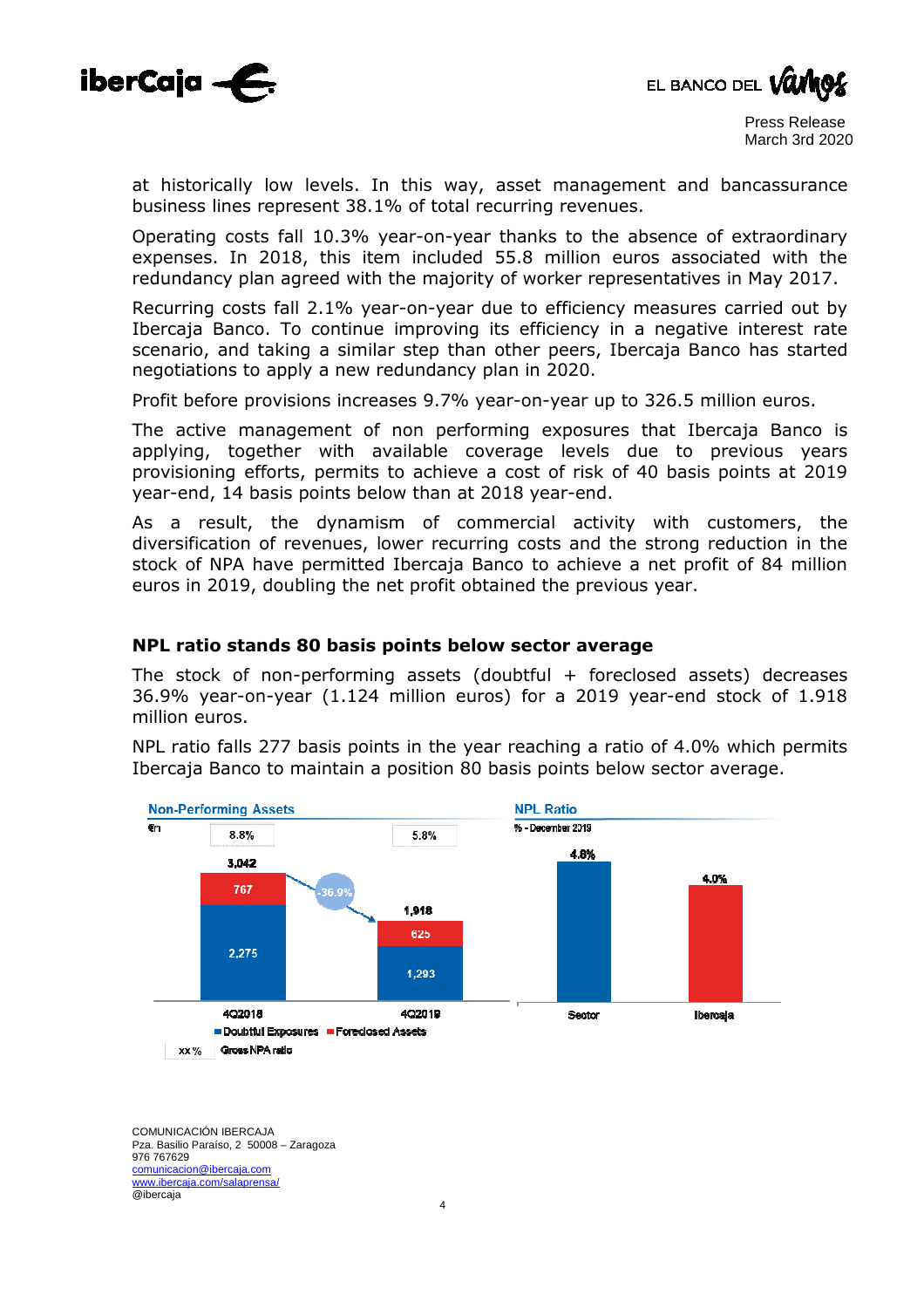



Additionally, NPA coverage ratio increases up to 51.6%.

The reduction of gross problematic assets, based on the commitment with this objective from the branch network and the sale of wholesale portfolios, together with the provisioning effort, makes net problematic assets to fall 548 million euros (-37.1%) year-on-year. Their weight over total assets decreases to 1.7%, 113 basis points lower than previous year.

#### **Continuous improvement in solvency levels**

Ibercaja has generated 82 basis points of capital during 2019. As a result, CET1 Fully-Loaded ratio stands at 11.4% and Total Capital Fully-Loaded ratio reaches 15.5%.

The sale of a 4.45% participation in CASER to Helvetia will mean an increase of 0,2% in CET1 Fully-Loaded ratio, once the transaction is completely finalized in the first half of 2020.



In Phased-In terms, these ratios stand at 12.3% and 16.4%, respectively, 300 basis points above SREP requirements for 2019 in both cases (9% and 12.5%, respectively).

Moreover, available liquid assets represent 20.7% of total assets supporting Ibercaja Banco strong liquidity position. Additionally, Ibercaja Banco shows a prudent funding profile with customer retail deposits accounting for 77% of gross external funding.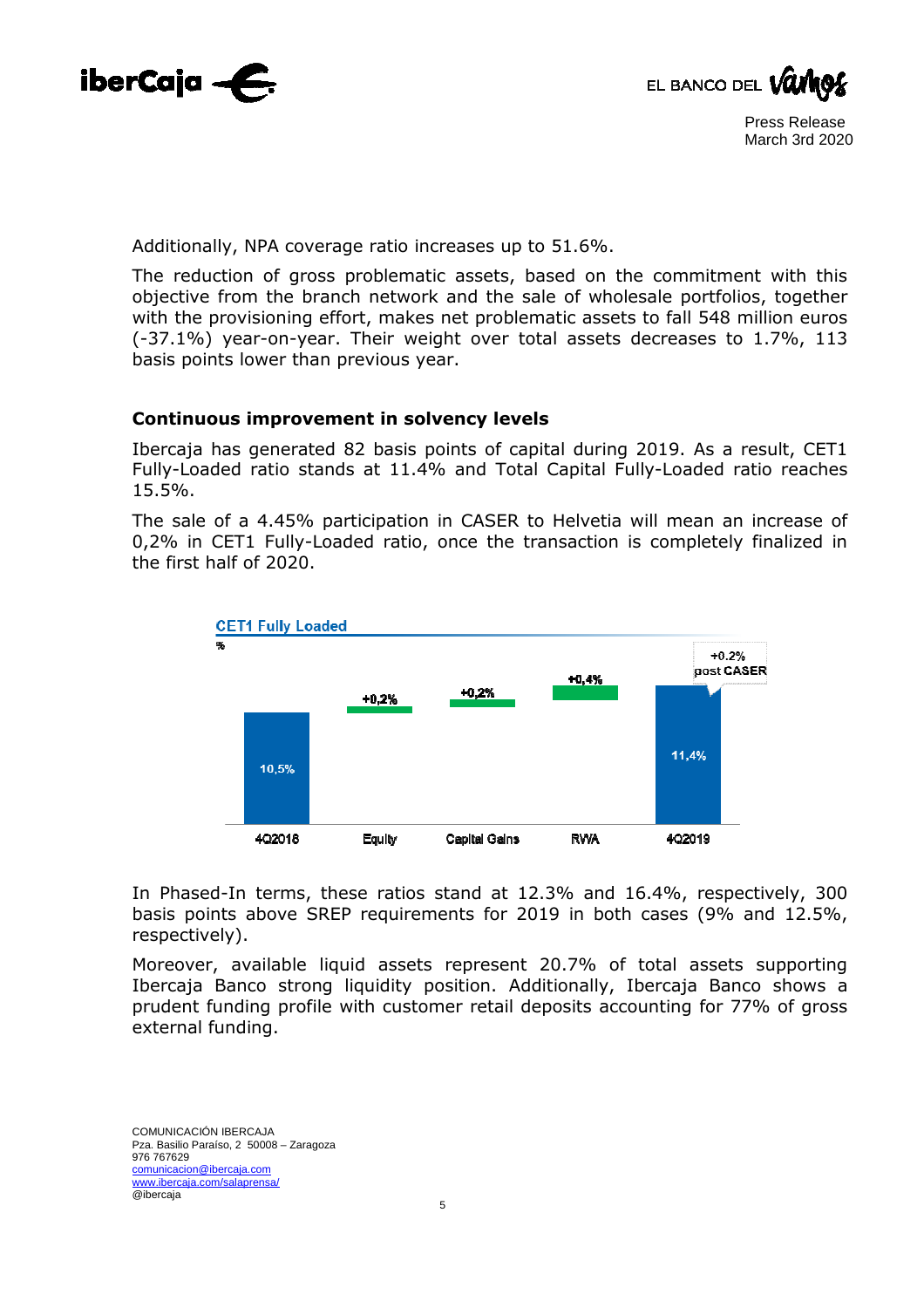



#### **Main milestones of the year**

During 2019, Ibercaja Banco has achieved different goals, taking important steps for the fulfillment of the targets of its 2018-2020 Strategic Plan.

In June, it closed the sale of "Ordesa" portfolio; it consisted on 534 million euros of doubtful loans, allowing for a reduction of problematic assets, one of the main goals in the current strategic cycle.

The success in the marketing of "Cuenta Vamos" has permitted to attract funds for an amount of 390 million euros

The progress on digital transformation is favoring a better service to its customers through its digital channels, reaching 766,000 digital customers (+13.1 year-onyear) and supporting that 7 out of 10 new operations are done through these means.

As part of its commitment with sustainability and in line with the United Nations 2030 Agenda for Sustainable Development, among other factors, Ibercaja Banco obtained in September 2019 the EFR Label granted by "Fundación Más Familia", Ibercaja Banco renewed ISO 14001 with respect to environmental practices and joined both the #CEOPorLaDiversidad alliance, sponsored by Adecco and CEOE Foundation and the initiative established by CSR Europe, "CEOs call to action", to which main European corporations have adhered.